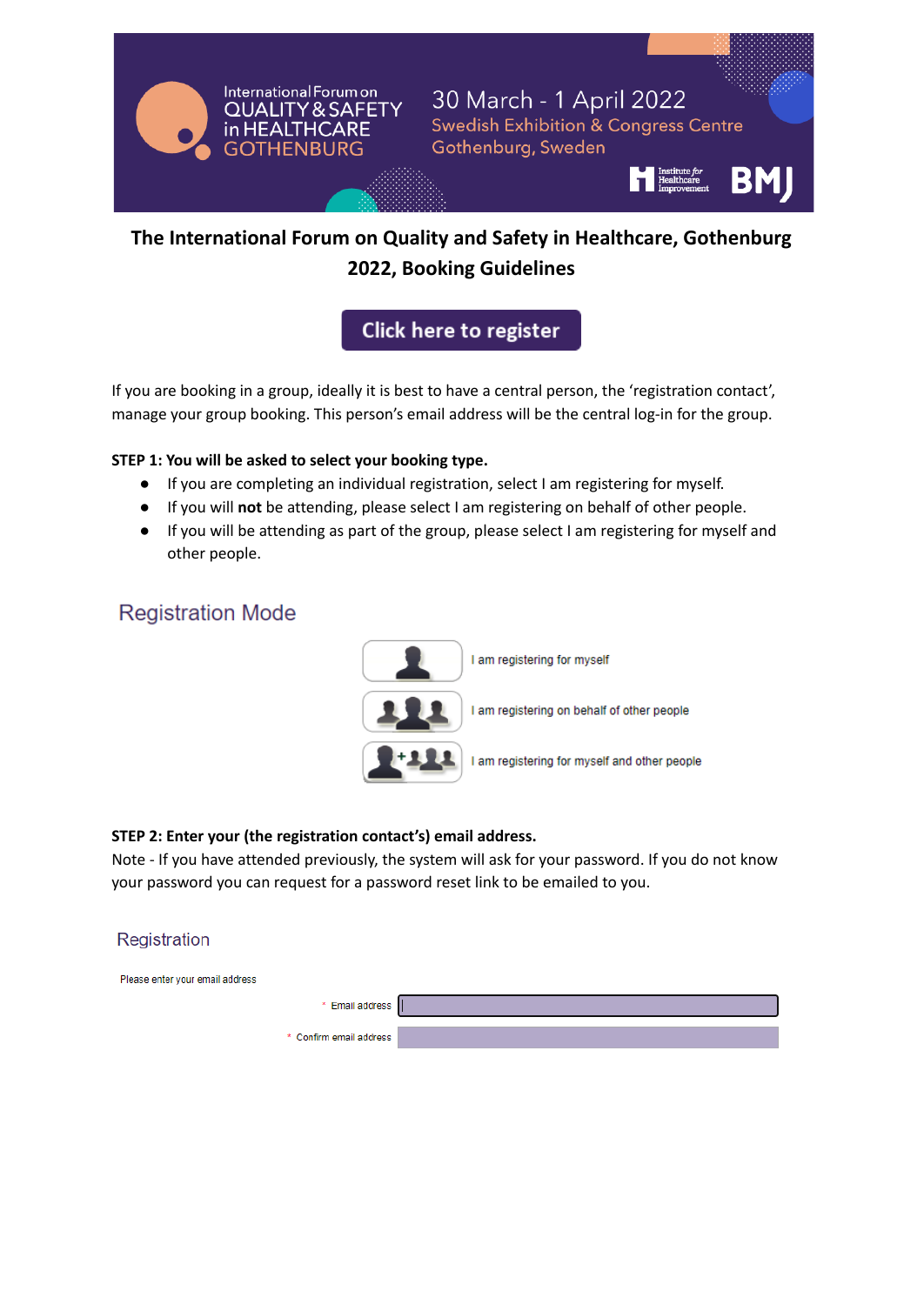| <b>Registration Contact's Details</b>                                                                         |                                    |  |
|---------------------------------------------------------------------------------------------------------------|------------------------------------|--|
| * Title                                                                                                       | Choose one<br>$\checkmark$         |  |
| * First name                                                                                                  |                                    |  |
| * Last name                                                                                                   |                                    |  |
| * Job Title/Position                                                                                          |                                    |  |
| * Company/Organisation                                                                                        |                                    |  |
| * Address line 1                                                                                              |                                    |  |
| Address line 2                                                                                                |                                    |  |
| * Town/City                                                                                                   |                                    |  |
| * Postcode/Zip Code                                                                                           |                                    |  |
| * Country                                                                                                     | Choose one<br>$\ddot{\phantom{0}}$ |  |
| * Contact telephone number                                                                                    |                                    |  |
|                                                                                                               |                                    |  |
| Please create or update the password field below. This will allow you to access your booking at a later date. |                                    |  |
| * Password                                                                                                    |                                    |  |

## **STEP 3: Enter your (the registration contact's) personal details.**

\*\* If you chose *Lam registering on behalf of other people*, you will be prompted here to enter your **first attendee's email address \*\***

| Attendee Email or Username |  |         |  |
|----------------------------|--|---------|--|
| * Attendee email address   |  |         |  |
| <b>Back</b>                |  | Proceed |  |

### **STEP 4: Select 'Forum20' as attendee type.**

| Select Attendee Type |                                                                                                                                                                                                                                                                                                                                                                                                  |
|----------------------|--------------------------------------------------------------------------------------------------------------------------------------------------------------------------------------------------------------------------------------------------------------------------------------------------------------------------------------------------------------------------------------------------|
|                      | Please note that you cannot apply for 'Student' or 'Teacher' unless you have applied for, and been given a verification code for one of these categories. We will also be checking that addresses match the country<br>specification when choosing one of our discounted country rates. Please check our website for more information on discounted rates, and to see if your country qualifies. |
|                      | Delegate                                                                                                                                                                                                                                                                                                                                                                                         |
|                      | $\bigcirc$ Speaker                                                                                                                                                                                                                                                                                                                                                                               |
|                      | $\bigcirc$ Student                                                                                                                                                                                                                                                                                                                                                                               |
|                      | ○ BMJ Staff                                                                                                                                                                                                                                                                                                                                                                                      |
|                      | IHI Staff / Current Fellows                                                                                                                                                                                                                                                                                                                                                                      |
|                      | ◯ Exhibitor / Sponsor                                                                                                                                                                                                                                                                                                                                                                            |
|                      | Complimentary                                                                                                                                                                                                                                                                                                                                                                                    |
| $\rightarrow$        | Teacher                                                                                                                                                                                                                                                                                                                                                                                          |
|                      | $\bigcirc$ SALAR                                                                                                                                                                                                                                                                                                                                                                                 |
|                      | ◯ SALAR Student                                                                                                                                                                                                                                                                                                                                                                                  |
|                      | $\circ$ Forum15                                                                                                                                                                                                                                                                                                                                                                                  |
|                      | C Forum20                                                                                                                                                                                                                                                                                                                                                                                        |
| <b>Back</b>          | Proceed                                                                                                                                                                                                                                                                                                                                                                                          |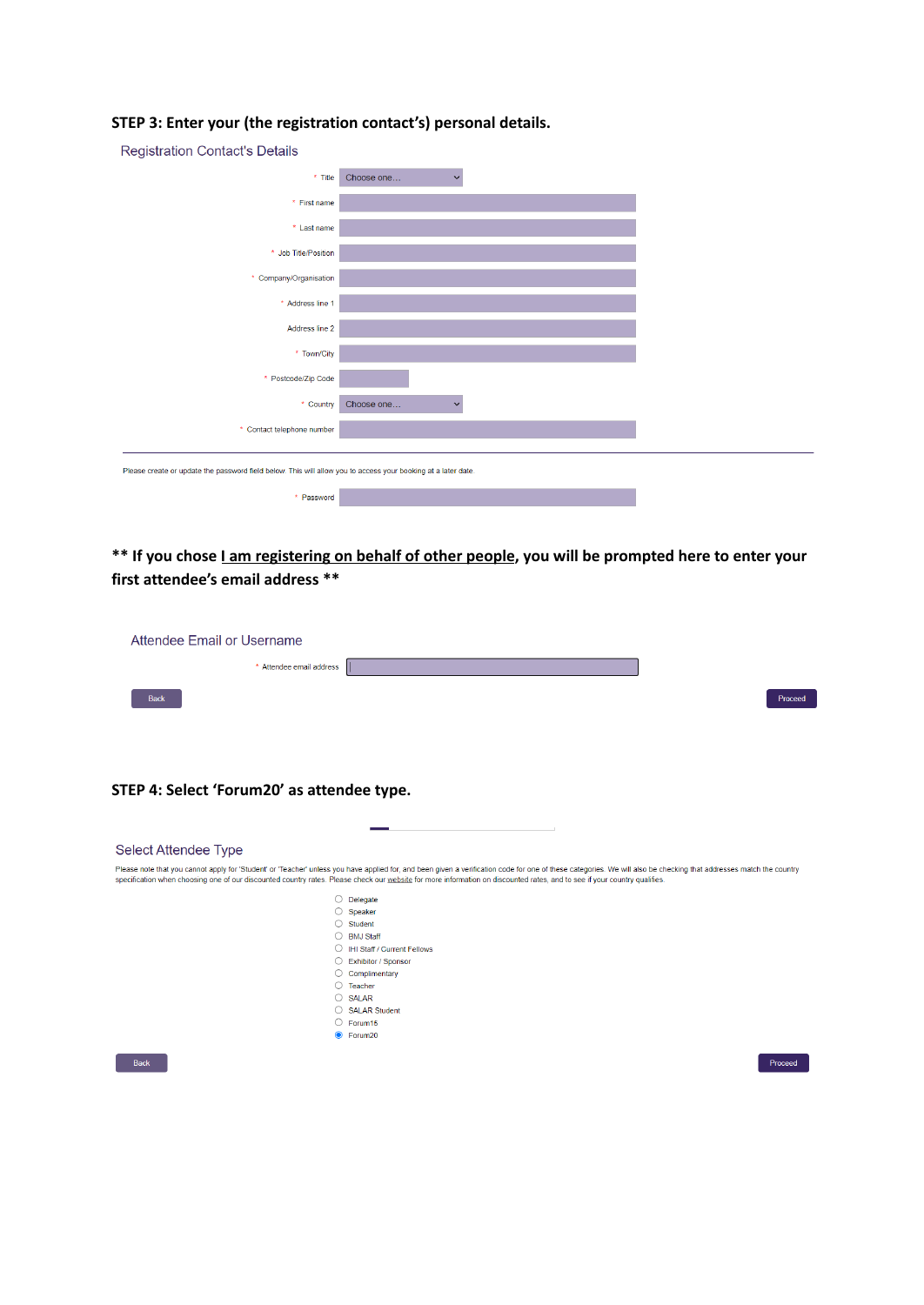**Step 5: Enter your personal details, or the details of the first attendee in the group. When prompted, enter your Forum20 verification code 'together20' and select your organisation from the drop-down menu**

| * Please enter your Forum20 verification code together20    |            |  |
|-------------------------------------------------------------|------------|--|
| * What organisation/network did you receive this code from? | Choose one |  |
|                                                             |            |  |

## **STEP 6: Select which days you / your first delegate would like to attend. The booking options are:** Wednesday only

Wednesday - Friday Thursday - Friday You can mix day selections within your group.

#### Days

Please select the days you would like to attend

| Day                | <b>Attend</b> |
|--------------------|---------------|
| Wednesday 30 March | ☑             |
| Thursday 31 March  | ø             |
| Friday 1 April     | ☑             |
|                    |               |
| Back               | Proceed       |

#### **Step 7: Select which sessions you / your first delegate wish to attend**

| 11:00 (Thursday 31 March)                                                                               |                                                                        |                                                                                                 |  |
|---------------------------------------------------------------------------------------------------------|------------------------------------------------------------------------|-------------------------------------------------------------------------------------------------|--|
| $@11:00 - 12:15$                                                                                        | $@11:00 - 12:15$                                                       | $@11:00 - 12:15$                                                                                |  |
| <b>Building Capability and Leadership</b><br>Presentation                                               | Co-presented with patients service users or carers                     | Presentation<br>Responses to the covid-19 pandemic                                              |  |
| Recommended for those new to quality improvement                                                        | Person and Family-Centered Care<br>Presentation                        | A3: Innovations for improving equity and safety of                                              |  |
| A1: Creating tomorrow today; tackling the dilemmas<br>at the heart of transformational change<br>Room 1 | A2: Let's talk about power in patient partnership<br>Room <sub>2</sub> | cancer care<br>Room 3                                                                           |  |
| $\Box$ Book this                                                                                        | $\Box$ Book this                                                       | $\Box$ Book this                                                                                |  |
| $Q$ 11:00 - 12:15                                                                                       | $Q$ 11:00 - 12:15                                                      | $Q$ 11:00 - 12:15                                                                               |  |
| <b>Building Capability and Leadership</b>                                                               | A5: Session to be announced                                            | A6: Session to be announced                                                                     |  |
| Co-presented with patients service users or carers                                                      | Room 5                                                                 | Room 6                                                                                          |  |
| Includes examples of using technology to enable change                                                  |                                                                        |                                                                                                 |  |
| Presentation                                                                                            |                                                                        |                                                                                                 |  |
| A4: The future is digital? Three perspectives from<br><b>Sweden</b>                                     |                                                                        |                                                                                                 |  |
| Room 4                                                                                                  |                                                                        |                                                                                                 |  |
| $\Box$ Book this                                                                                        | $\Box$ Book this                                                       | $\Box$ Book this                                                                                |  |
| $\Theta$ 11:00 - 12:30                                                                                  | $Q$ 11:00 - 12:30                                                      | $Q$ 11:00 - 12:30                                                                               |  |
| Co-presented with patients service users or carers                                                      | <b>Integrated Care</b><br>Presentation                                 | Co-presented with patients service users or carers                                              |  |
| Features discussion of improvement methodology                                                          | A8: Integrated care: learning from the Swedish                         | Population and Public Health<br>Presentation                                                    |  |
| Safety<br>Presentation                                                                                  | experience<br>Room 8                                                   | A9: Improving mental health at a population level -<br>what can we learn from the UK and Sweden |  |
| A7: How Safety 2 thinking helps improve<br>haemovigilance, diagnostic error and allows us to            |                                                                        | Room <sub>9</sub>                                                                               |  |
| learn from excellence                                                                                   |                                                                        |                                                                                                 |  |
| Room 7                                                                                                  |                                                                        |                                                                                                 |  |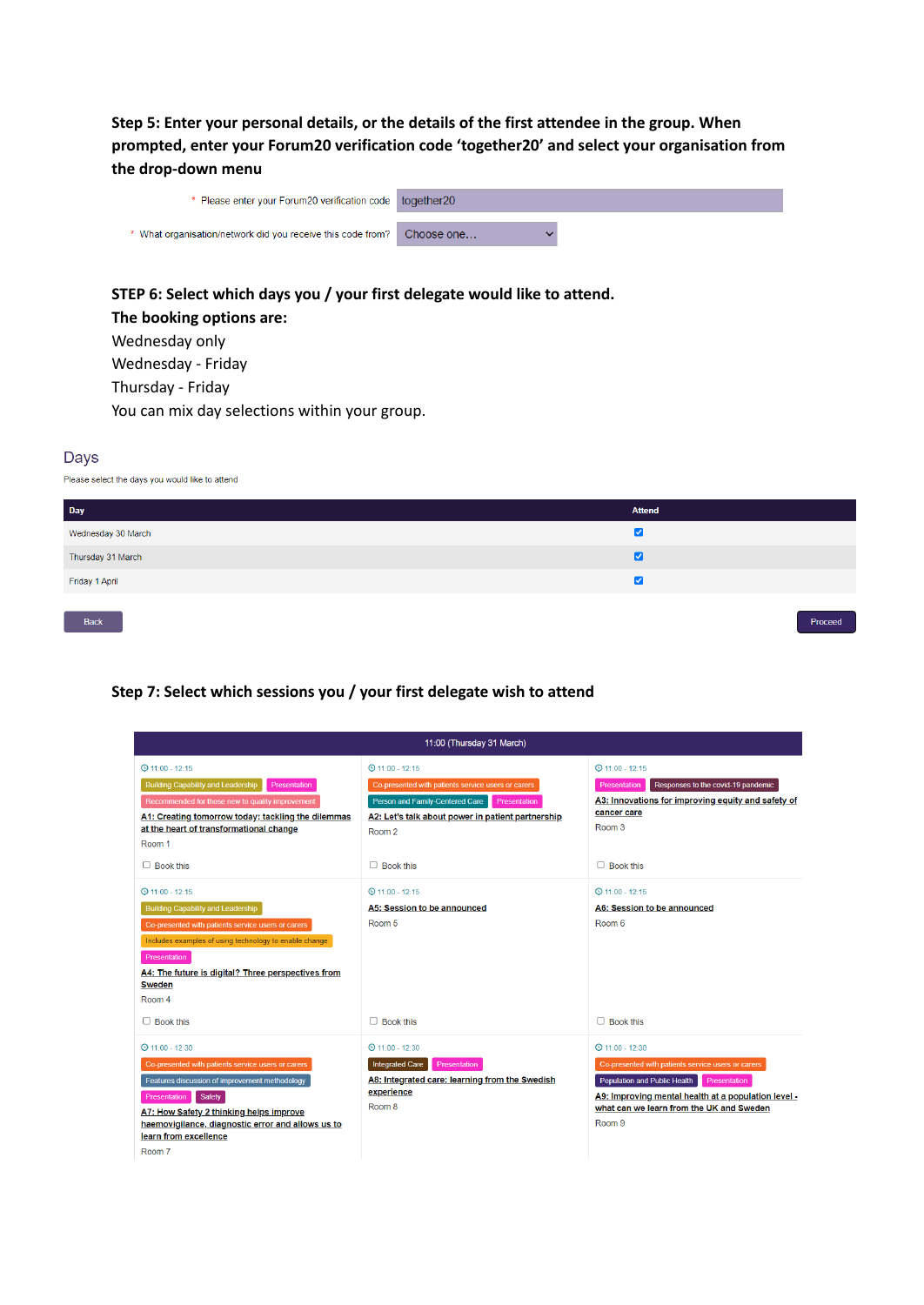**Step 8: You will be taken to the Booking Summary page.** If you are booking additional delegates in a group, here you can click Add Another Attendee and continue with the booking until you have registered everyone in the group.

#### Please check that the details below are correct before proceeding through to the Worldpay page Please note: you will only receive a confirmation email for this booking once payment has been successfully processed Registration contact's details: Emily Dobie **BMJ**  $000$ edobiii@bmj.com **Add Another Attend** Attendee 1 Emily Dobie (Forum20) Delete Edit Quantity **Unit price Description** Total Wednesday - Friday £1,206,16 £1,206,16 Total £1,206.16 **VAT:25%** £301.54 £1,507.70 Grand total: Outstanding: £1,507.70 Available payment methods  $\bigcirc$  Credit / Debit Card

#### **Once you have completed registration, you will need to select your payment method.**

The available method is credit/debit card. The option for invoice payment is applicable for groups of 5 or more delegates *only*. Then click Pay Now / Complete Registration and you will either be taken to the Worldpay payment page or to a page confirming your booking.

Complete registration

#### **Please note:**

**Booking Summary** 

- The booking confirmation email will be sent to you shortly.
- For amendments made to the booking, you **must click** the pay now button on the Booking Summary page in order for them to be saved.

Once you pay via Worldpay, you will receive a separate email with confirmation of your transaction.

If you pay via invoice (available to groups of 5+ delegates only), the invoice will be issued in 5-7 working days. If you anticipate any major changes to the group, please contact [events@bmj.com](mailto:events@bmj.com) and we can wait until your booking is finalised to raise the invoice. The following things can affect your invoice:

- Adding additional delegates to your booking
- Removing delegates from your booking
- Changing any information of where/ who the invoice should be addressed to